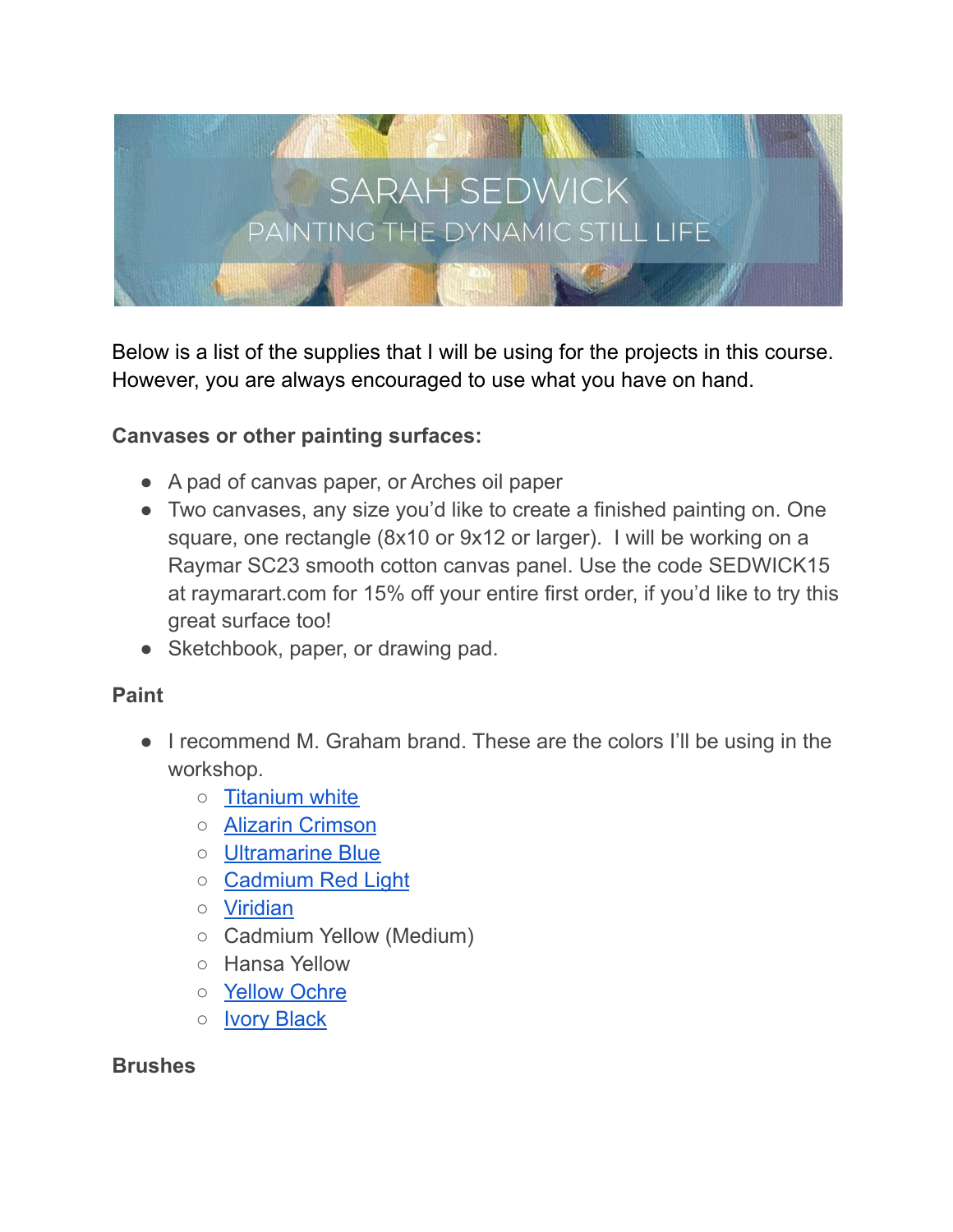• I use Princeton Summit Series 6100 white Taklon (synthetic, white bristles, green handles), but I encourage you to use what you're comfortable with. A good starter kit is a #2 round and a #4 flat and a #4 or #6 filbert.

# **Solvent**

● [Gamsol](https://www.amazon.com/gp/product/B00IIWQFO2/ref=as_li_qf_asin_il_tl?ie=UTF8&tag=karabullockar-20&creative=9325&linkCode=as2&creativeASIN=B00IIWQFO2&linkId=6103b07cc31627866e0e773310400d0c)

# **Medium**

• [Gamblin's Solvent-Free Gel, Walnut oil, or similar. \\*optional\\*](https://www.amazon.com/gp/product/B00XJSMCDI/ref=as_li_qf_asin_il_tl?ie=UTF8&tag=karabullockar-20&creative=9325&linkCode=as2&creativeASIN=B00XJSMCDI&linkId=5c80cd7d3163786e65ac021066f08d46)

#### **Palette**

• [a 12x16 \(or larger\) disposable paper palette pad](https://amzn.to/3znOLYC). Or any palette of your choice - I like New Wave.

# **Palette knife**

• [About 2 inches long, and flexible. You want to be able to scoop up a pile](https://www.amazon.com/gp/product/B0028FLZUY/ref=as_li_qf_asin_il_tl?ie=UTF8&tag=karabullockar-20&creative=9325&linkCode=as2&creativeASIN=B0028FLZUY&linkId=a4ab194eb0fc94f1420f486422842984) [of paint with it. I like the RGM softgrip no. 45 \(blue handle\)](https://www.amazon.com/gp/product/B0028FLZUY/ref=as_li_qf_asin_il_tl?ie=UTF8&tag=karabullockar-20&creative=9325&linkCode=as2&creativeASIN=B0028FLZUY&linkId=a4ab194eb0fc94f1420f486422842984)

# **Other Supplies:**

- [Brush Holder](https://www.etsy.com/shop/SmartArtProducts) use code SARAH for discount
- Pencil and black Sharpie marker
- Two glass jars with tight-fitting lid, or any container, for Gamsol one for clean one for dirty
- Rags or paper towels (I like disposable blue shop towels, available at hardware stores)
- [Viewfinder: The Viewcatcher by The Color Wheel \\*optional\\*](https://www.amazon.com/gp/product/B001DKMZNG/ref=as_li_qf_asin_il_tl?ie=UTF8&tag=karabullockar-20&creative=9325&linkCode=as2&creativeASIN=B001DKMZNG&linkId=861136b11cd6ca792a7a3941f1647742)
- Easel and side table
- Clip light or desk lamp
- Lightbulbs: I'll be using 75 watt LED's 3000K.
- A few simple still life objects. I also have a picture pack to help you with ideas
- A few sheets of colored paper for backgrounds